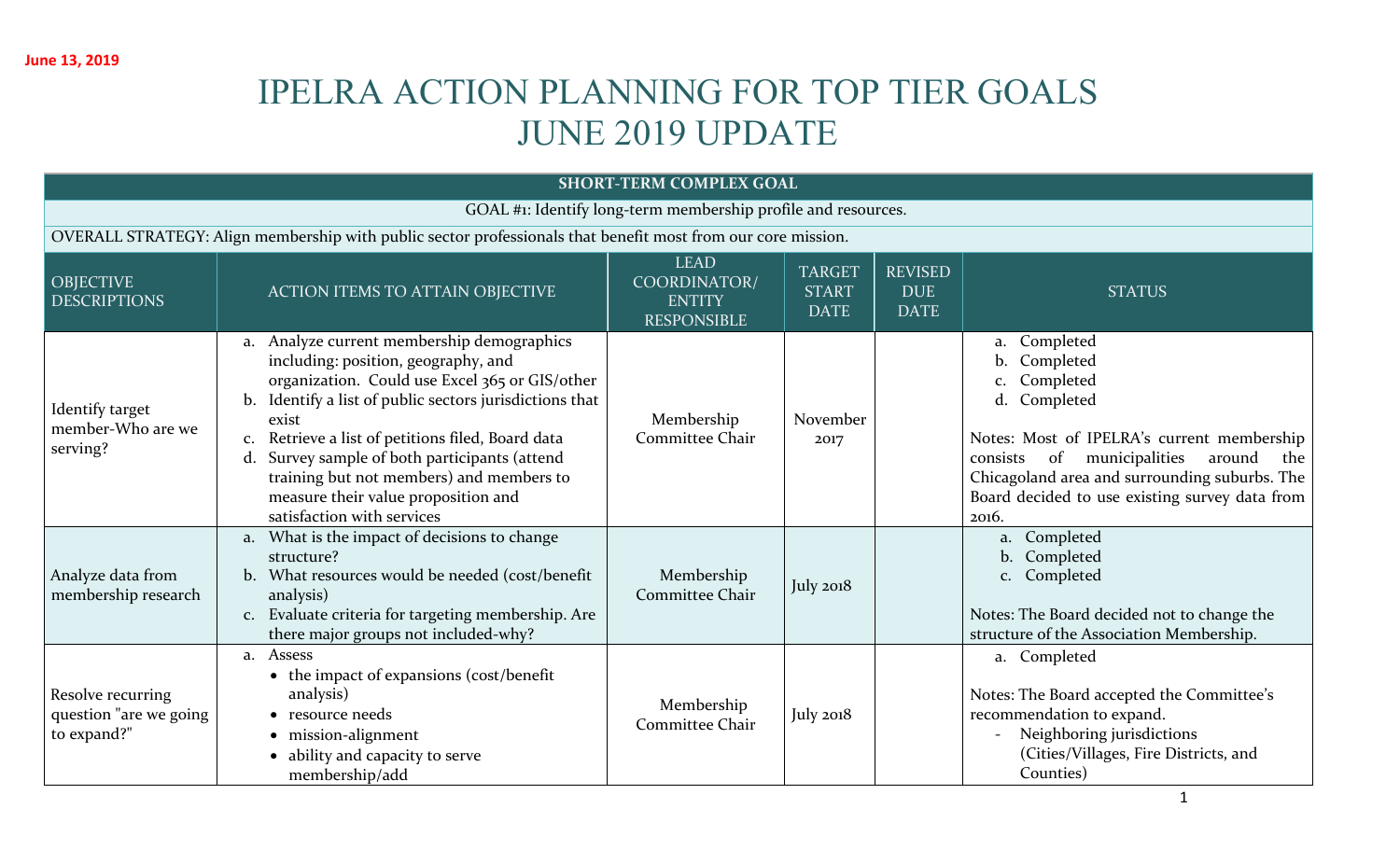| June 13, 2019                                                                          |                                                                                                                                                                                                                                                                                                                                                                                                                                                                                                                                                                                                                                                                                    |                  |                 |                                                                                                                                                                                                                                                                                                                                                                     |
|----------------------------------------------------------------------------------------|------------------------------------------------------------------------------------------------------------------------------------------------------------------------------------------------------------------------------------------------------------------------------------------------------------------------------------------------------------------------------------------------------------------------------------------------------------------------------------------------------------------------------------------------------------------------------------------------------------------------------------------------------------------------------------|------------------|-----------------|---------------------------------------------------------------------------------------------------------------------------------------------------------------------------------------------------------------------------------------------------------------------------------------------------------------------------------------------------------------------|
|                                                                                        |                                                                                                                                                                                                                                                                                                                                                                                                                                                                                                                                                                                                                                                                                    |                  |                 | Partner with local Universities to<br>encourage student membership and<br>training attendance (NIU, UIC,<br>Northwestern)<br>Evaluate creating a training curriculum<br>that can be used for various purposes<br>(Training Committee)<br>Create a one-page flyer on student<br>membership with discounted training<br>rates (Marketing/Communications<br>Committee) |
| Explore expanding the<br>Ambassador program<br>to include mentoring<br>and orientation | Assess results and impacts of current<br>a.<br>Ambassador's program including costs<br>Survey recent participants on their experience<br>b.<br>and connection to membership, matriculation,<br>improvement suggestions<br>Create a benefits sheet for program to include<br>C.<br>$\frac{1}{2}$ day training, leadership development, etc.<br>d. Explore expanding program to include<br>mentoring/coaching and orientation<br>Explore a new member's reception<br>e.<br>Establish a lead Ambassador or Coordinator<br>Contact NPELRA to see about adding questions<br>g.<br>related to how to contact mentorees, interests<br>as a member, etc.<br>h. Expand membership committee | <b>Marketing</b> | January<br>2019 | Completed<br>a.<br>No Update<br>$\mathbf{b}$ .<br>No Update<br>C <sub>1</sub><br>Completed<br>d.<br>Completed<br>e.<br>Completed<br>Completed<br>g.<br>Completed<br>h.<br>Notes: The Board decided that the Association<br>should leverage the National mentor program<br>rather than creating a separate program.                                                  |

2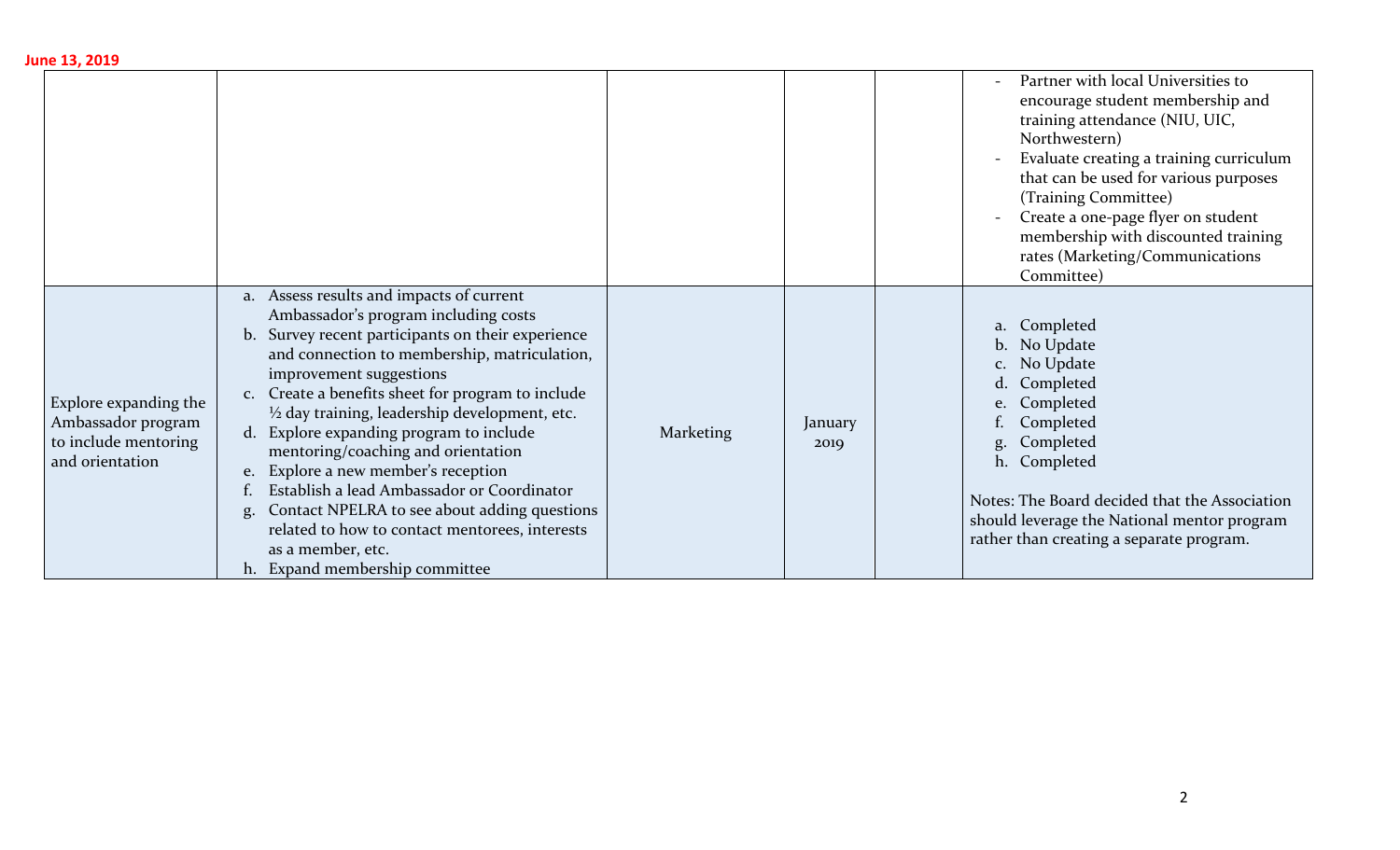| <b>SHORT-TERM ROUTINE GOAL</b>                                                                                                        |                                                                                                                                                                                                                                                                                                                                                                                                                                                                                                                                                                             |                                                                    |                                              |                                             |                                              |  |  |
|---------------------------------------------------------------------------------------------------------------------------------------|-----------------------------------------------------------------------------------------------------------------------------------------------------------------------------------------------------------------------------------------------------------------------------------------------------------------------------------------------------------------------------------------------------------------------------------------------------------------------------------------------------------------------------------------------------------------------------|--------------------------------------------------------------------|----------------------------------------------|---------------------------------------------|----------------------------------------------|--|--|
|                                                                                                                                       | GOAL #2: Identify the impacts and scope of growth on IPELRA members and the organization.                                                                                                                                                                                                                                                                                                                                                                                                                                                                                   |                                                                    |                                              |                                             |                                              |  |  |
| <b>OVERALL STRATEGY</b>                                                                                                               | Match capacity and resources to service levels and expectations in concert with members.                                                                                                                                                                                                                                                                                                                                                                                                                                                                                    |                                                                    |                                              |                                             |                                              |  |  |
| <b>OBJECTIVE</b><br><b>DESCRIPTIONS</b>                                                                                               | <b>ACTION ITEMS TO ATTAIN OBJECTIVE</b>                                                                                                                                                                                                                                                                                                                                                                                                                                                                                                                                     | <b>LEAD</b><br>COORDINATOR/<br><b>ENTITY</b><br><b>RESPONSIBLE</b> | <b>TARGET</b><br><b>START</b><br><b>DATE</b> | <b>REVISED</b><br><b>DUE</b><br><b>DATE</b> | <b>STATUS</b>                                |  |  |
| Explore/define<br>administrative support<br>resources for current and<br>future activities,<br>expectations, services and<br>programs | Conduct independent staffing analysis and work<br>a.<br>process to align service delivery with expectations<br>and capacity. Include exploration of other similar<br>organizations<br>b. Explore/analyze financial trend analysis of<br>revenues and expenses to sustain operations:<br>membership fees, sponsorships, other revenues<br>Survey/ask Board/committees what administrative<br>$C_{\bullet}$<br>tasks are being done at the committee level that<br>can be done in-house, what needs to be<br>outsourced. Identifying top needs can help<br>prioritize budget. | President and Past<br>President                                    | July $2019$                                  |                                             | a. No Update<br>b. No Update<br>c. No Update |  |  |
| Align organizational<br>capacity to match eventual<br>membership profile targets                                                      | Explore budget prioritization given needs of<br>a.<br>Board/Committees<br>Submit budget needs to treasurer<br>b.<br>Board approves budget<br>$C_{\bullet}$                                                                                                                                                                                                                                                                                                                                                                                                                  | Treasurer                                                          | July 2019                                    |                                             | a. No Update<br>b. Ongoing<br>c. Ongoing     |  |  |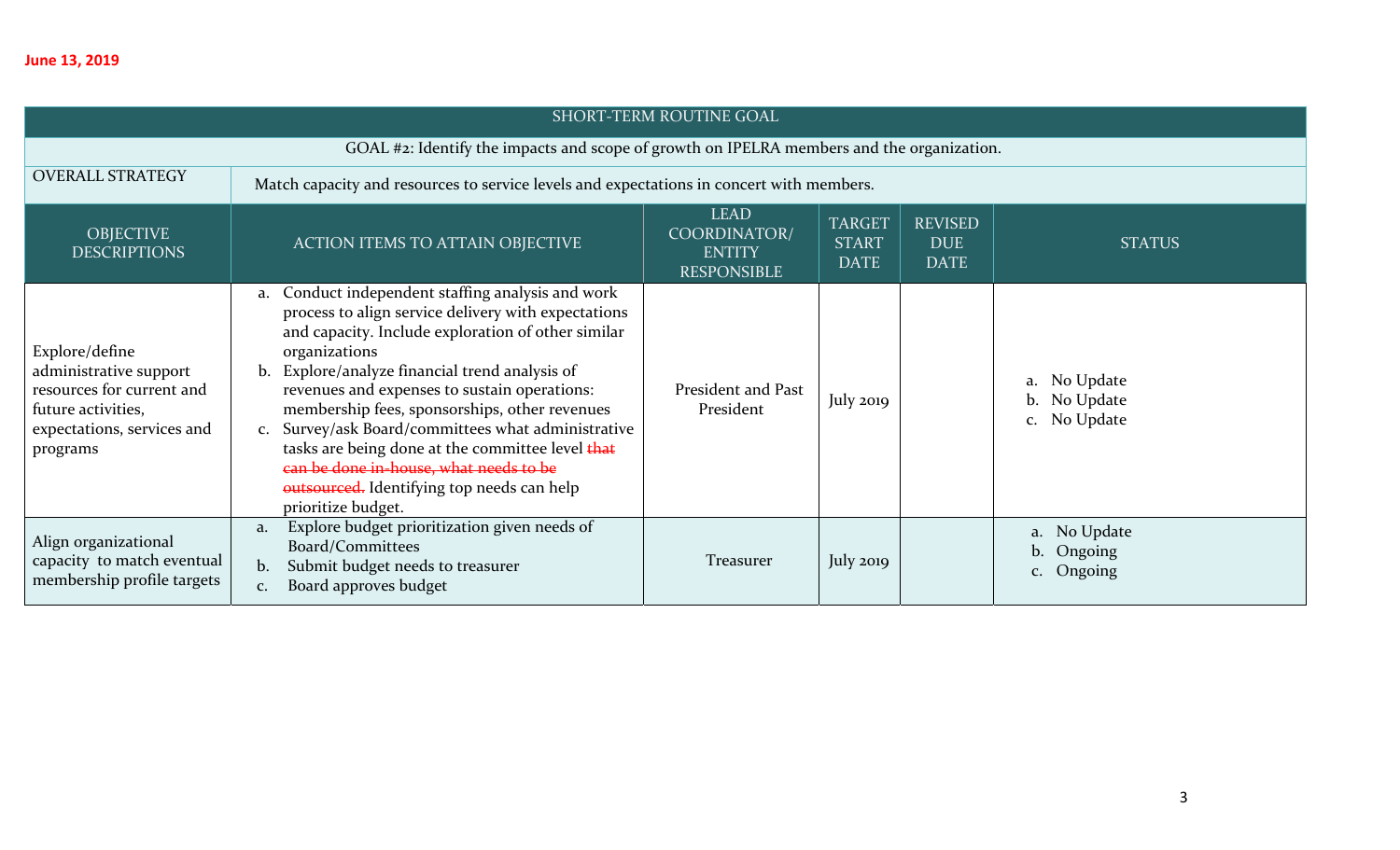| <b>LONG-TERM ROUTINE GOAL</b>                                      |                                                                                                                                                                                                                                                                                                                                                                               |                                                                    |                                              |                                   |                                                                                                      |  |  |  |
|--------------------------------------------------------------------|-------------------------------------------------------------------------------------------------------------------------------------------------------------------------------------------------------------------------------------------------------------------------------------------------------------------------------------------------------------------------------|--------------------------------------------------------------------|----------------------------------------------|-----------------------------------|------------------------------------------------------------------------------------------------------|--|--|--|
|                                                                    | GOAL #3: Evaluate our membership categories and structure.                                                                                                                                                                                                                                                                                                                    |                                                                    |                                              |                                   |                                                                                                      |  |  |  |
| <b>OVERALL</b><br><b>STRATEGY</b>                                  | Maintain Association's competitive value position among peer organizations.                                                                                                                                                                                                                                                                                                   |                                                                    |                                              |                                   |                                                                                                      |  |  |  |
| <b>OBJECTIVE</b><br><b>DESCRIPTIONS</b>                            | <b>ACTION ITEMS TO ATTAIN OBJECTIVE</b>                                                                                                                                                                                                                                                                                                                                       | <b>LEAD</b><br>COORDINATOR/<br><b>ENTITY</b><br><b>RESPONSIBLE</b> | <b>TARGET</b><br><b>START</b><br><b>DATE</b> | <b>REVISED</b><br><b>DUE DATE</b> | <b>STATUS</b>                                                                                        |  |  |  |
| Explore<br>opportunities for<br>career starter<br>memberships      | a. Look at discounted rates for career starters<br>Define what is a career starter (career change, new to<br>b.<br>career, etc.)                                                                                                                                                                                                                                              | Membership<br>Committee Chair                                      | January<br>2018                              |                                   | a. In progress<br>b. In progress                                                                     |  |  |  |
| Evaluate current<br>membership<br>categories and dues<br>structure | a. Examine categories and fee structures (how do rates<br>compare?)<br>b. Explore different models including other PELRAs<br>c. Determine reliance on membership structure as part of<br>revenue stream<br>d. Consider reciprocal membership discounts<br>e. Explore automatic renewals<br>Review creating something similar to NPELRA's<br>Benefits sheet at the state level | Membership<br>Committee Chair                                      | July 2018                                    |                                   | a. In progress<br>b. In progress<br>c. In progress<br>d. In progress<br>e. No Update<br>f. No Update |  |  |  |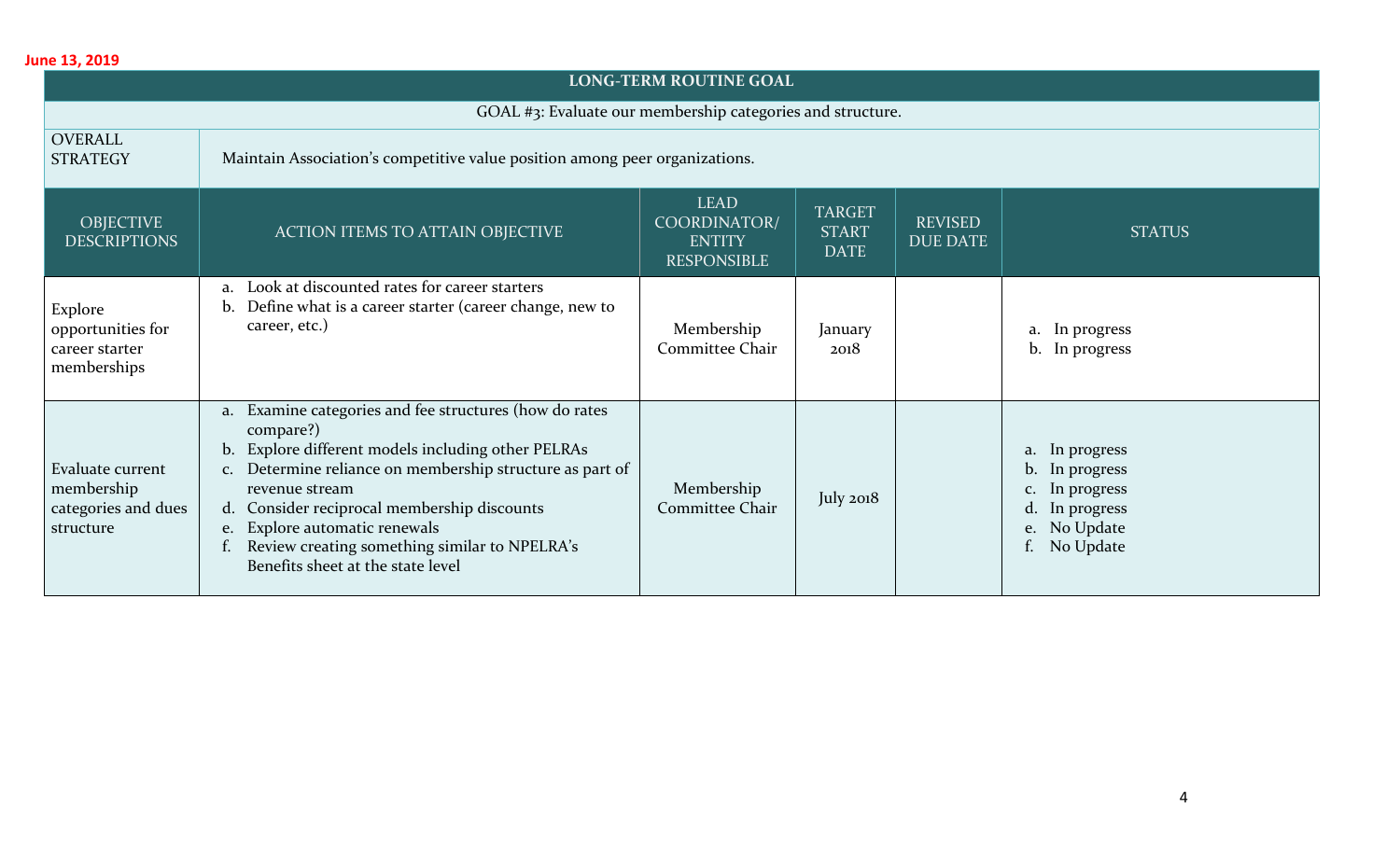| <b>SHORT-TERM COMPLEX GOAL</b>                                                 |                                                                                                                                                                                                                                                                                                                                                                                                                                                                                      |                                                                    |                                |                                             |                                                                                                                                                                                                                                                                                                                                                                                                                                                                    |  |  |  |  |
|--------------------------------------------------------------------------------|--------------------------------------------------------------------------------------------------------------------------------------------------------------------------------------------------------------------------------------------------------------------------------------------------------------------------------------------------------------------------------------------------------------------------------------------------------------------------------------|--------------------------------------------------------------------|--------------------------------|---------------------------------------------|--------------------------------------------------------------------------------------------------------------------------------------------------------------------------------------------------------------------------------------------------------------------------------------------------------------------------------------------------------------------------------------------------------------------------------------------------------------------|--|--|--|--|
|                                                                                | GOAL #4: Design a succession plan for leadership on IPELRA Board and Committees                                                                                                                                                                                                                                                                                                                                                                                                      |                                                                    |                                |                                             |                                                                                                                                                                                                                                                                                                                                                                                                                                                                    |  |  |  |  |
| <b>OVERALL</b><br><b>STRATEGY</b>                                              | Assure continuity and ongoing flow of leadership to Board and the committees                                                                                                                                                                                                                                                                                                                                                                                                         |                                                                    |                                |                                             |                                                                                                                                                                                                                                                                                                                                                                                                                                                                    |  |  |  |  |
| <b>OBJECTIVE</b><br><b>DESCRIPTIONS</b>                                        | <b>ACTION ITEMS TO ATTAIN OBJECTIVE</b>                                                                                                                                                                                                                                                                                                                                                                                                                                              | <b>LEAD</b><br>COORDINATOR/<br><b>ENTITY</b><br><b>RESPONSIBLE</b> | <b>DATE TO</b><br><b>BEGIN</b> | <b>REVISED</b><br><b>DATE</b><br><b>DUE</b> | <b>STATUS</b>                                                                                                                                                                                                                                                                                                                                                                                                                                                      |  |  |  |  |
| Create leadership<br>continuity for<br>Board and<br>Committees                 | a. Provide exposure and awareness of opportunities<br>and roles<br>b. Create a structure or committee for inviting on to<br>Board<br>Share/distribute Board descriptions<br>C.<br>d. Create central repository of Board and Committee<br>information<br>e. New board orientation<br>Review new board member application<br>f.<br>Reexamine length of terms in a Board position<br>g.<br>Determine the maximum amount of time a Board<br>h.<br>member can serve in the same position. | President/Past<br>President                                        | January<br>2018                |                                             | a. Incorporated into Board Orientation<br><b>Book</b><br>No Update<br>b.<br>Incorporated into Board Orientation<br><b>Book</b><br>Completed<br>$\mathbf d$<br>In progress<br>e.<br>Completed<br>Completed<br>g.<br>Notes: The Board decided that the expected<br>term should remain two years per Board<br>position. Additionally, the Board decided to<br>maintain flexibility in the maximum amount of<br>time a Board member can serve in the same<br>position. |  |  |  |  |
| Make<br>organization<br>attractive to the<br>next generation<br>of new leaders | Conduct more efficient meetings<br>a.<br>b. Explore virtual meetings<br>Follow-thru on mentorship initiatives<br>d. Explore incentive or recognition program (reduced<br>registration, etc.)<br>e. Hold focus group, create ad hoc committee of<br>younger/newer member, or a social event to ask<br>questions about participation<br>Develop recommendations based on focus group                                                                                                   | President/Past<br>President                                        | November<br>2018               |                                             | a. In progress<br>b. No Update<br>c. Completed - see notes in Ambassador<br>Program Objective<br>d. In progress<br>No Update<br>e.<br>No Update                                                                                                                                                                                                                                                                                                                    |  |  |  |  |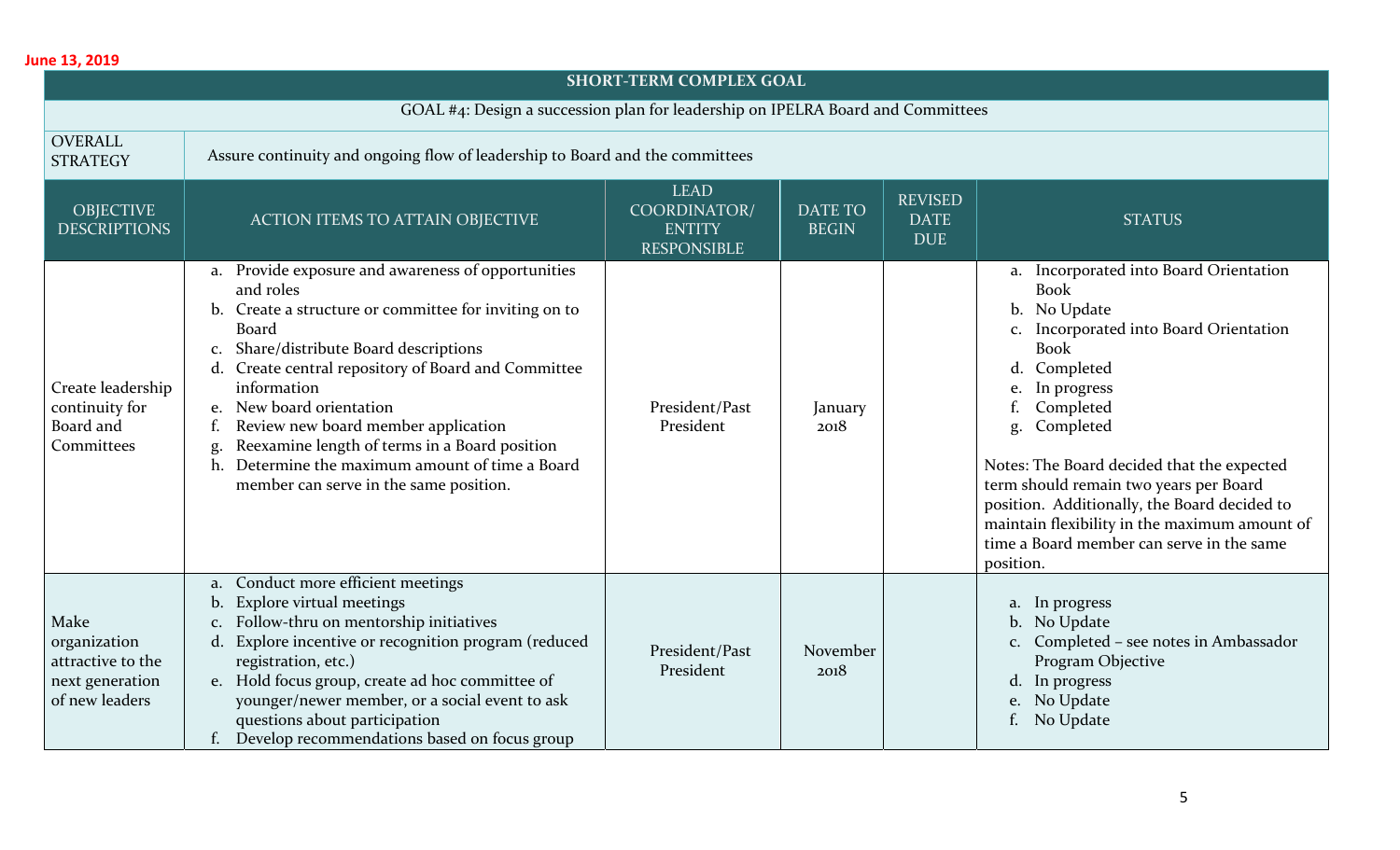| June 13, 2019                                                                   |                                                                                                                                                                                                                                                                                                                                                                                                                                                                                                                                     |                                                                    |                                |                                             |                                                                                                                       |  |  |  |  |
|---------------------------------------------------------------------------------|-------------------------------------------------------------------------------------------------------------------------------------------------------------------------------------------------------------------------------------------------------------------------------------------------------------------------------------------------------------------------------------------------------------------------------------------------------------------------------------------------------------------------------------|--------------------------------------------------------------------|--------------------------------|---------------------------------------------|-----------------------------------------------------------------------------------------------------------------------|--|--|--|--|
|                                                                                 | <b>SHORT-TERM ROUTINE</b>                                                                                                                                                                                                                                                                                                                                                                                                                                                                                                           |                                                                    |                                |                                             |                                                                                                                       |  |  |  |  |
|                                                                                 | GOAL #5: Develop a long-term financial plan for sustainability.                                                                                                                                                                                                                                                                                                                                                                                                                                                                     |                                                                    |                                |                                             |                                                                                                                       |  |  |  |  |
| <b>OVERALL</b><br><b>STRATEGY</b>                                               | Become financially sustainable to meet current and future association needs.                                                                                                                                                                                                                                                                                                                                                                                                                                                        |                                                                    |                                |                                             |                                                                                                                       |  |  |  |  |
| <b>OBJECTIVE</b><br><b>DESCRIPTIONS</b>                                         | <b>ACTION ITEMS TO ATTAIN OBJECTIVE</b>                                                                                                                                                                                                                                                                                                                                                                                                                                                                                             | <b>LEAD</b><br>COORDINATOR/<br><b>ENTITY</b><br><b>RESPONSIBLE</b> | <b>DATE TO</b><br><b>BEGIN</b> | <b>REVISED</b><br><b>DATE</b><br><b>DUE</b> | <b>STATUS</b>                                                                                                         |  |  |  |  |
| Explore our<br>sponsorship model<br>and sponsor<br>participation and<br>revenue | Analyze current sponsorship structure and fees and<br>a.<br>look at other revenue options<br>Work with sponsors to determine what they want or<br>b.<br>what is missing? New ways to highlight sponsors.<br>Develop a Sponsorship policy to include speakerships<br>$C_{\bullet}$<br>and advertising for sponsors<br>Conduct a comparative analysis of peer group<br>d.<br>professional associations<br><b>Expand Sponsorship Committee</b><br>e.<br>Develop revenue models, projections, and options<br>Make recommendations<br>g. | Sponsorship<br>Committee Chair                                     | December<br>2017               |                                             | a. Completed<br>b. Completed<br>c. Completed<br>d. Completed<br>In Progress<br>e.<br>In Progress<br>In Progress<br>g. |  |  |  |  |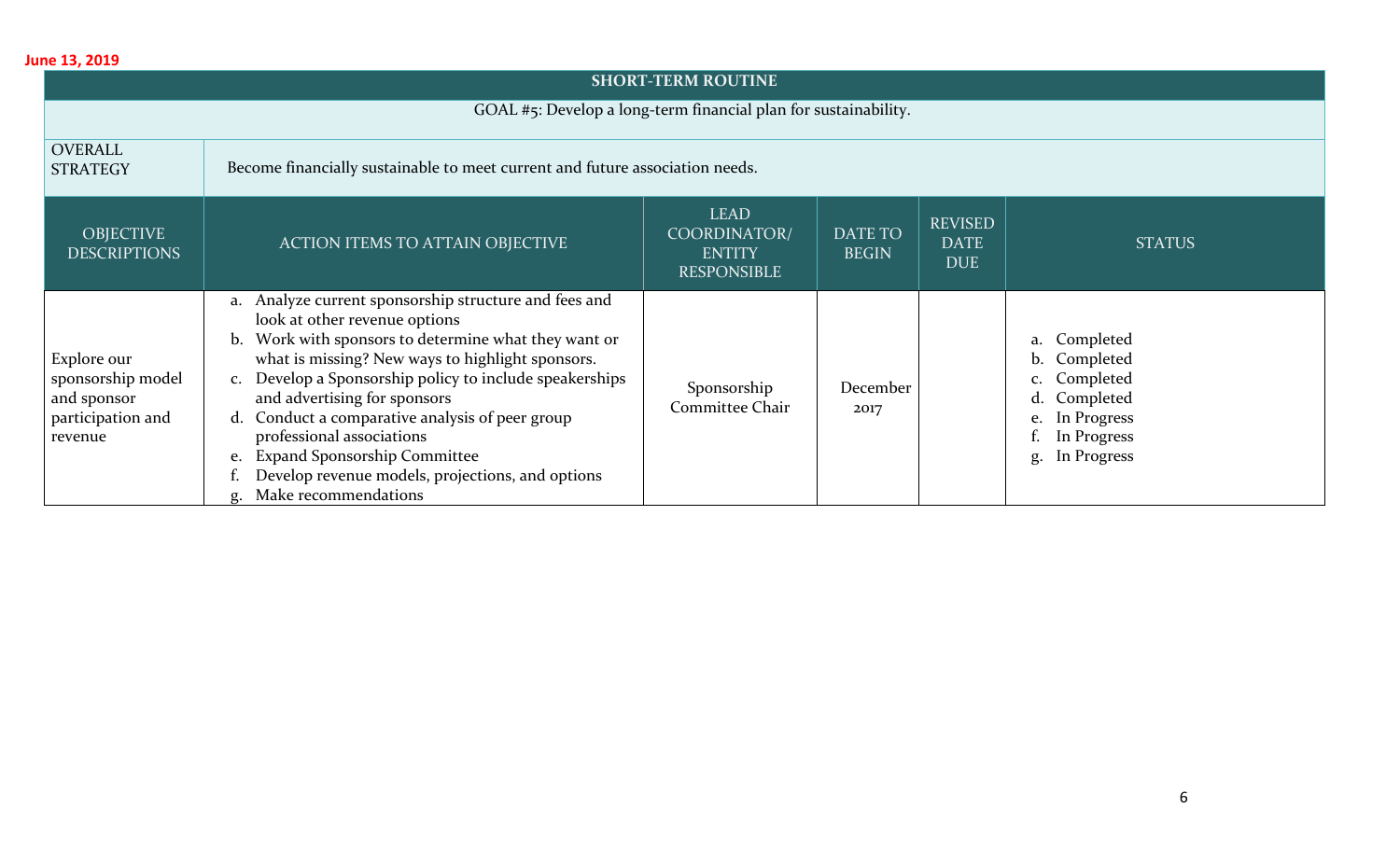| <b>LONG-TERM COMPLEX GOAL</b>                                                                         |                                                                                                                                                                                                                                                                                                                                                                     |                                                                    |                                |                                   |                                                                       |  |  |
|-------------------------------------------------------------------------------------------------------|---------------------------------------------------------------------------------------------------------------------------------------------------------------------------------------------------------------------------------------------------------------------------------------------------------------------------------------------------------------------|--------------------------------------------------------------------|--------------------------------|-----------------------------------|-----------------------------------------------------------------------|--|--|
|                                                                                                       | GOAL #6: Implement and execute results of the short-term organizational analysis.                                                                                                                                                                                                                                                                                   |                                                                    |                                |                                   |                                                                       |  |  |
| <b>OVERALL STRATEGY</b>                                                                               | Put in place the organizational structure that aligns with our mission and identified service levels.                                                                                                                                                                                                                                                               |                                                                    |                                |                                   |                                                                       |  |  |
| OBJECTIVE DESCRIPTIONS                                                                                | <b>ACTION ITEMS TO ATTAIN OBJECTIVE</b>                                                                                                                                                                                                                                                                                                                             | <b>LEAD</b><br>COORDINATOR/<br><b>ENTITY</b><br><b>RESPONSIBLE</b> | <b>DATE TO</b><br><b>BEGIN</b> | <b>REVISED</b><br><b>DATE DUE</b> | <b>STATUS</b>                                                         |  |  |
| Conduct analysis of how<br>other similar organizations<br>operate and function                        | a. Prepare a question sheet for contacting<br>organizations<br>How large is membership<br>Dues structure<br>Services paid for<br><b>Executive director structure</b><br>Board member, meeting structure<br>b. Identify contact list<br>c. Reach out to contacts that Board and<br>Committees already have first<br>d. Review websites of other similar organization | President/Vice<br>President/Assistant<br><b>Vice President</b>     | April 2018                     |                                   | No Update<br>a.<br>Completed<br>b.<br>No Update<br>C.<br>d. No Update |  |  |
| Staff or contract for desired<br>capacity identified in analysis                                      | a. Establish a budget<br>b. Prepare job specs/scope<br>c. Prepare a transition plan<br>d. Look at legality-not set up as an employer                                                                                                                                                                                                                                | President/Past<br>President                                        | January<br>2021                |                                   | a. No Update<br>b. No Update<br>c. No Update<br>d. No Update          |  |  |
| Maximize available<br>technologies to improve<br>training delivery system and<br>process efficiencies | a. Establish a budget<br>Prepare specifications<br>b.<br>c. Prepare a transition plan                                                                                                                                                                                                                                                                               | <b>Training Committee</b>                                          | January<br>2021                |                                   | a. No Update<br>b. No Update<br>No Update<br>C <sub>1</sub>           |  |  |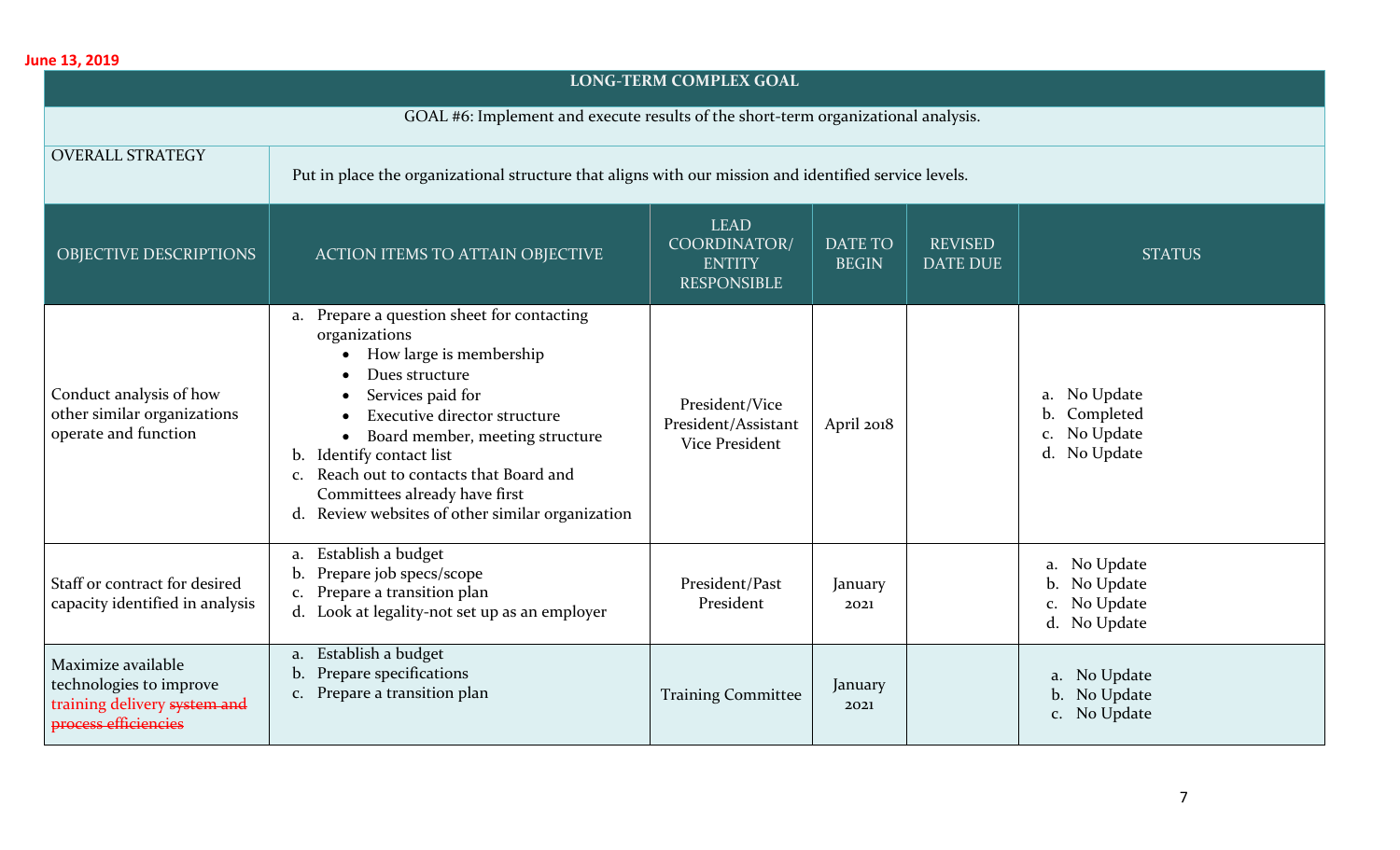#### **LONG‐TERM COMPLEX GOAL**

GOAL #7: Assess and evaluate the branding and marketing of IPELRA services/resources.

| <b>OVERALL STRATEGY</b>                                                                   | Present a consistent and positive branding message to members and non-members alike.                                                                                                                                                                                                                                                          |                                                       |                                          |                                             |                                                                                        |  |  |  |
|-------------------------------------------------------------------------------------------|-----------------------------------------------------------------------------------------------------------------------------------------------------------------------------------------------------------------------------------------------------------------------------------------------------------------------------------------------|-------------------------------------------------------|------------------------------------------|---------------------------------------------|----------------------------------------------------------------------------------------|--|--|--|
| <b>OBJECTIVE</b><br><b>DESCRIPTIONS</b>                                                   | <b>ACTION ITEMS TO ATTAIN OBJECTIVE</b>                                                                                                                                                                                                                                                                                                       | <b>LEAD COORDINATOR/</b><br><b>ENTITY RESPONSIBLE</b> | <b>DATE</b><br><b>TO</b><br><b>BEGIN</b> | <b>REVISED</b><br><b>DATE</b><br><b>DUE</b> | <b>STATUS</b>                                                                          |  |  |  |
| Evaluate current<br>marketing and branding<br>efforts.                                    | Review current marketing efforts<br>a.<br>Evaluate additional markets that may need to be<br>b.<br>included<br>Cost/benefit of current marketing efforts (i.e.<br>C <sub>1</sub><br>video, pens, social media, etc.)<br>d. Include new mission on letterhead, Website, all<br>materials<br>e. Consistently update information on social media | Marketing/Communications<br>Committee Chair           | January<br>2018                          | January<br>2021                             | a. No Update<br>b. Completed<br>c. No Update<br>In Progress<br>d.<br>In Progress<br>e. |  |  |  |
| Develop a marketing<br>plan for current<br>members AND<br>identified target<br>membership | Retain marketing expertise<br>a.<br>Clarify, identity, and incorporate values<br>b.<br>Incorporate identified target membership data<br>c.<br>Implement approved strategies<br>d.<br>Evaluate results (what is working, what is not?)<br>e.                                                                                                   | Marketing/Communications<br>Committee Chair           | July<br>2020                             | January<br>2022                             | No Update<br>a.<br>No Update<br>b.<br>c. No Update<br>d. No Update<br>No Update<br>e.  |  |  |  |